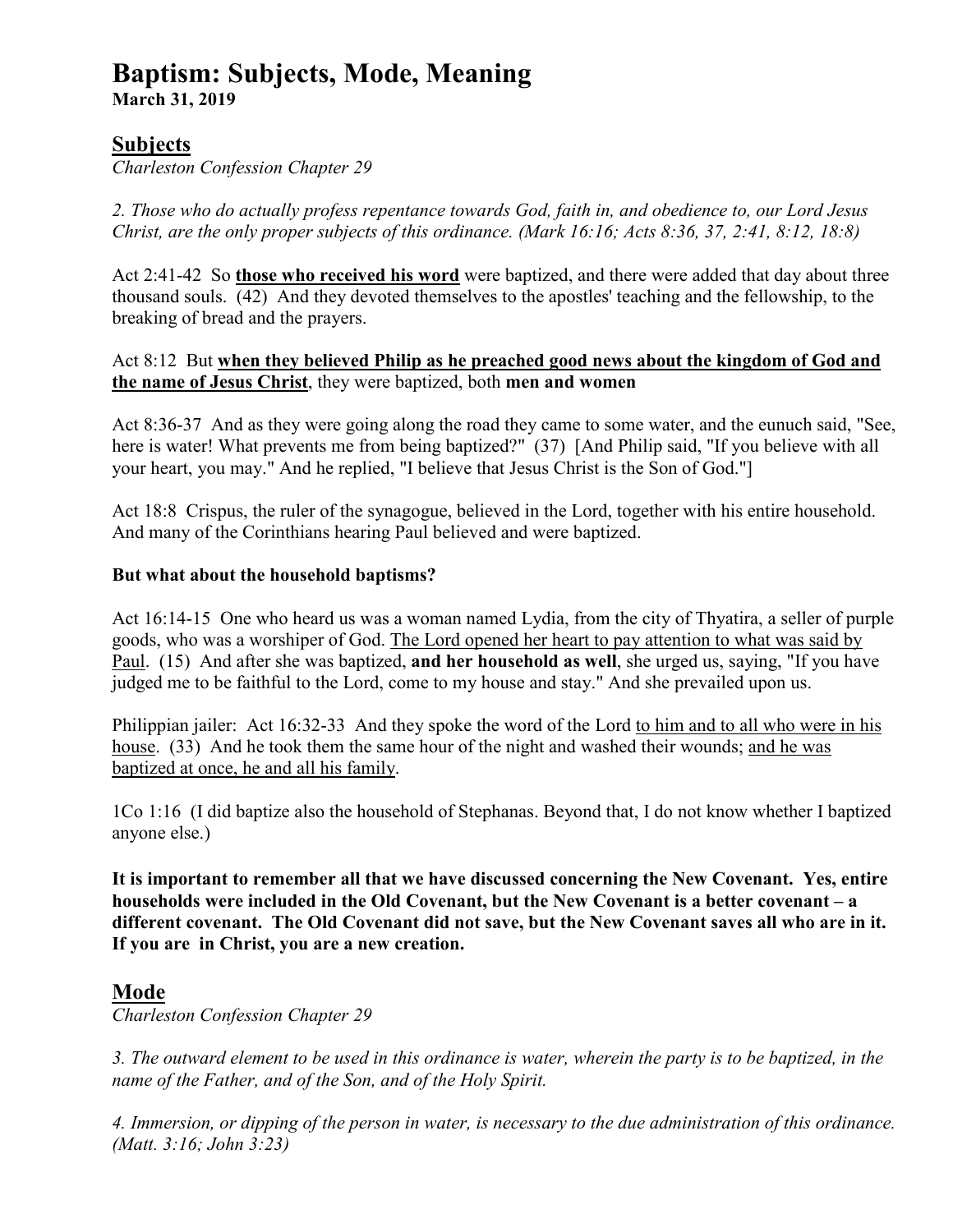Baptizo – to plunge, dip, immerse, bathe, wash Non-Christian literature: plunge, sink, drench, overwhelm, to sink the ship – to drown

#### Rhantizo - sprinkle

Heb 9:19 For when every commandment of the law had been declared by Moses to all the people, he took the blood of calves and goats, with water and scarlet wool and hyssop, and sprinkled both the book itself and all the people,

#### Ekkeo – pour out

Act 2:17 "'And in the last days it shall be, God declares, that I will pour out my Spirit on all flesh, and your sons and your daughters shall prophesy, and your young men shall see visions, and your old men shall dream dreams;

#### $Bruo - to pour$

Jas 3:11 Does a spring pour forth from the same opening both fresh and salt water?

## **Scriptural Support**

Mar 1:5 And all the country of Judea and all Jerusalem were going out to him and were being baptized by him **in the river Jordan**, confessing their sins.

Mar 1:10 And when **he came up out of the water**, immediately he saw the heavens being torn open and the Spirit descending on him like a dove.

Joh 3:23 John also was baptizing at Aenon near Salim, **because water was plentiful there**, and people were coming and being baptized

Act 8:36-38 And as they were going along the road **they came to some water, and the eunuch said, "See, here is water! What prevents me from being baptized?"** (37) [And Philip said, "If you believe with all your heart, you may." And he replied, "I believe that Jesus Christ is the Son of God."] (38) And he commanded the chariot to stop, and they both **went down into the water, Philip and the eunuch, and he baptized him.**

#### **The trinity is to be represented in baptism**

Mat 28:19-20 Go therefore and make disciples of all nations, baptizing them in the name of the Father and of the Son and of the Holy Spirit, (20) teaching them to observe all that I have commanded you. And behold, I am with you always, to the end of the age."

## **Water is to be used – examples provided**

# **Meaning**

*Charleston Confession Chapter 29* 

*1. Baptism is an ordinance of the New Testament, ordained by Jesus Christ, to be unto the party baptized, a sign of his fellowship with him, in his death and resurrection; of his being engrafted into him; of remission of sins; and of giving up into God, through Jesus Christ, to live and walk in newness of life.*